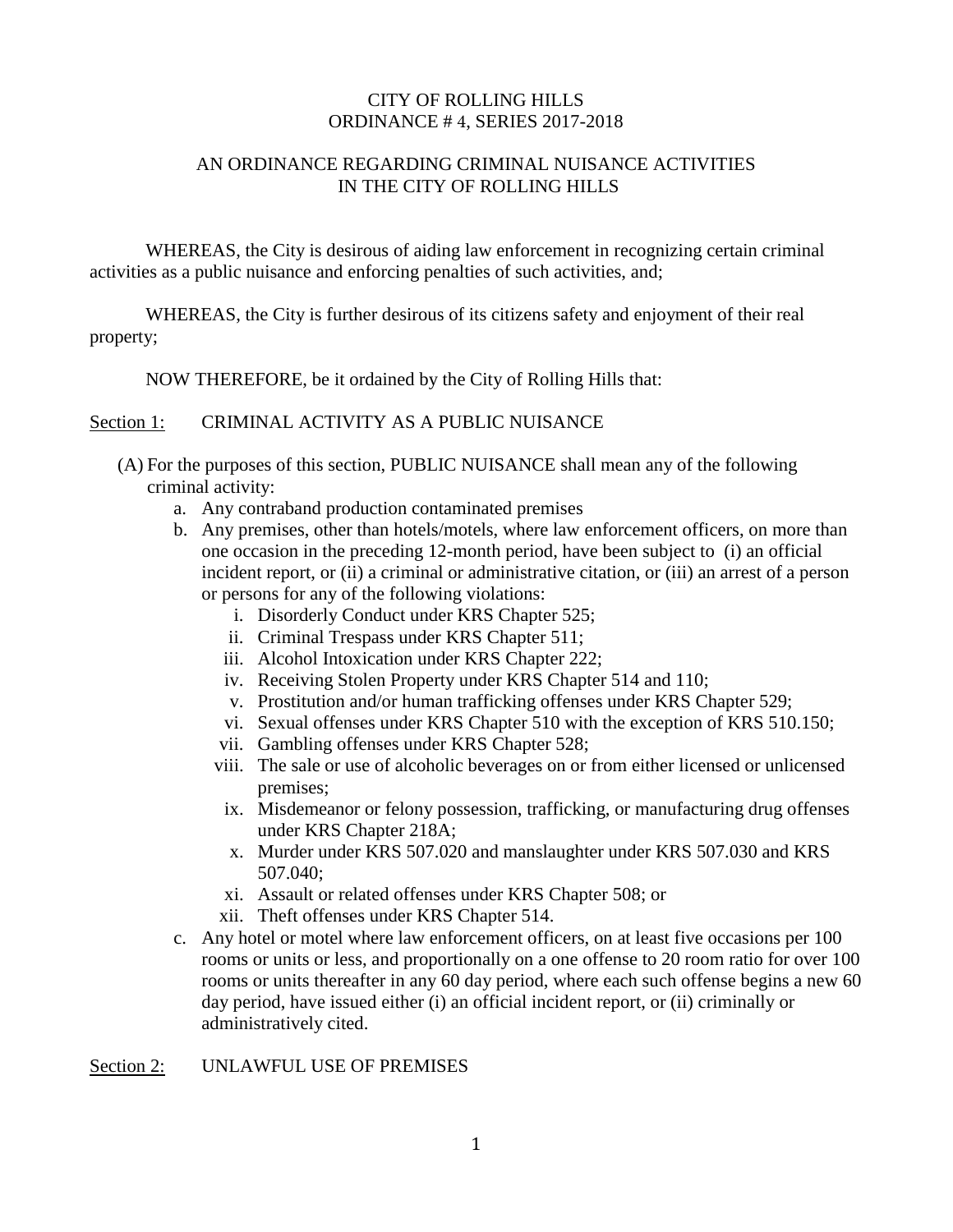- (B) Unlawful use of premises. No owner of residential, commercial or vacant property located in the City of Rolling Hills shall allow his or her premises to be used as the site for any public nuisance, as defined in subsection (A) of this section. A legal or equitable owner of such premises is deemed to have knowledge of such activity upon receipt of the notice as set forth in this chapter.
	- a. No person or owner shall destroy, remove or deface any order or notice posted by any authorized law enforcement agency.
	- b. No person or owner shall disobey any order issued by any authorized law enforcement agency, or use or occupy or permit any other person to use or occupy any premises ordered closed by any authorized law enforcement agency.

## Section 3: DUTIES OF GOVERNMENT AGENCIES

- a. Duties of Law Enforcement Officers*.* 
	- i. Should law enforcement officer(s) have reason to believe that a property where no citations or arrests have occurred has been used for contraband production as defined in this chapter, the officer(s) shall immediately notify the local health department.

b. Duties of any authorized law enforcement agency and Procedures for Violations (in addition to the authority under §156.801 et seq.).

- ii. Notice. After an initial report from law enforcement of an offense contained in this chapter, the authorized law enforcement agency shall notify the owner of the property that further violations will constitute a public nuisance. Following a second report from law enforcement to any other authorized law enforcement agency that a public nuisance exists in or upon residential, commercial or vacant property and a fifth report of a public nuisance in or upon a hotel or motel, the authorized law enforcement agency shall notify the owner that the property is a public nuisance and that the public nuisance must be abated. Such notice shall be provided per §156.804.
- iii. Citation and Order. Should the public nuisance not be fully abated at the tie stated in the notice, the authorized law enforcement agency shall be authorized at any time thereafter to issue a citation and an order closing and vacating the premises to the extent necessary to abate the public nuisance. The authorized law enforcement agency may order a property to close and vacate for a reasonable period of time, but in no event shall the order closing and vacating be for a period of more than one year from the date of the closing. A close and vacate order issued by the authorized law enforcement agency, pursuant to this subchapter is not an act of possession, ownership, or control by the City Government. A citation and a close and vacate order will be rescinded within 14 days of full abatement unless such premises is the site of another close and vacate order within 60 days.
	- 1. If the premises consists of multi-unit dwellings, apartment buildings or mixed uses and the public nuisance has occurred solely within a unit or units, the authority to close and vacate is restricted to the unit or units in which the public nuisance has occurred, and does not extend to any other unit in the premises. This provision is not applicable to hotels, motels, licensed boarding and lodging houses.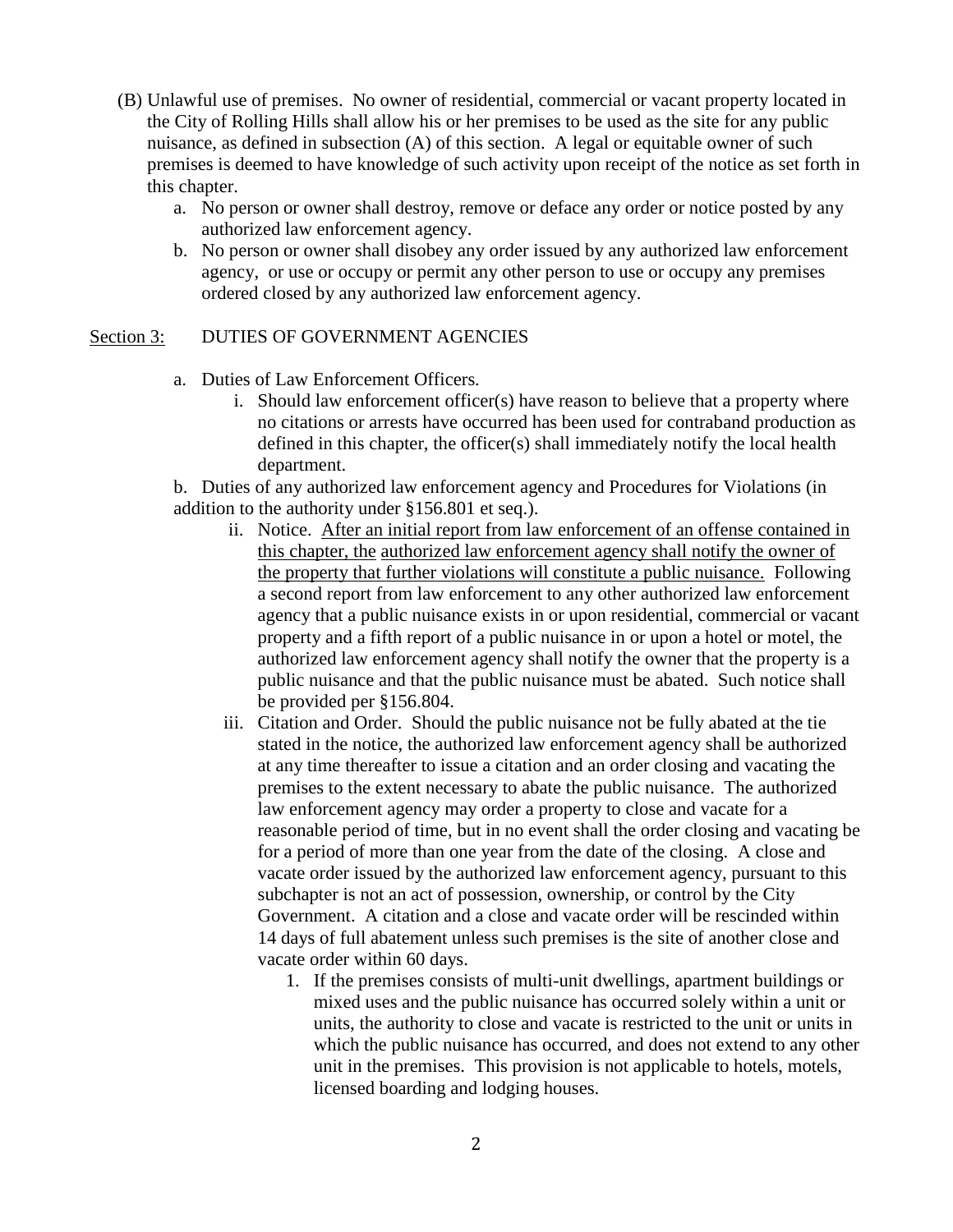- 2. Upon the issuance of any order provided for in this section, a copy of the order shall be served on the owner of the property in the same manner as the notice provided for in this chapter, and a copy shall be conspicuously posted on the property.
- iv. Punitive Actions. If any person or owner fails to comply with a citation and an order to close and vacate issued pursuant to this subsection , the authorized law enforcement agency may:
	- 1. Revoke the certificate of occupancy of the premises; or
	- 2. Use any other legal remedy available under the laws of the state.
- v. Relief from Order. The authorized law enforcement agency may vacate or suspend the provisions of an Order to close and vacate upon a showing by clear and convincing evidence that the public nuisance has been abated and will not be maintained or permitted in any unit of the premises.
- vi. Pursuant to the provisions of KRS 65.8801 et seq. and in accordance with §32.388, the City Government shall possess a lien against the property for all fines, penalties, charges, abatement costs, and fees imposed to abate the public nuisance.
- vii. Owner's Rights.
	- 1. Eviction as a Defense. It shall be a defense to a violation of this section if the owner has instituted an eviction proceeding within 30 days against the offending tenants or occupants of the subject premises, and completes the eviction within 75 days of commencement or as soon thereafter as court procedures allow. In the event that judicial or quasijudicial proceedings prohibit an owner from proceeding with an eviction, abatement of the public nuisance by eviction will be stayed until the judicial or quasi-judicial proceeding is resolved. In the case of multi-unit dwellings, apartment buildings, or mixed uses, the only parties necessary to name in an eviction proceeding are the occupants of the actual unit involved with the activity suspected, or the occupants suspected of the activity described in the notice.
	- 2. Other Defenses. The City may consider evidence presented by any person or owner directly affected by a citation, notice of violation, or order regarding whether the owner knew or should have known of the violations and whether reasonable steps were taken to abate the violations by removing the offender, notifying police of the violation(s), and/or securing vacant property.
	- 3. Abatement Actions not in Violation of Law. Actions taken by an owner to abate a public nuisance as defined in this section shall not be deemed to be violations of Fair Housing or Landlord-Tenant laws.
- Section 4: Fine amounts shall be set by municipal order.
- Section 5: This ordinance shall be effective upon its passage and upon publication.